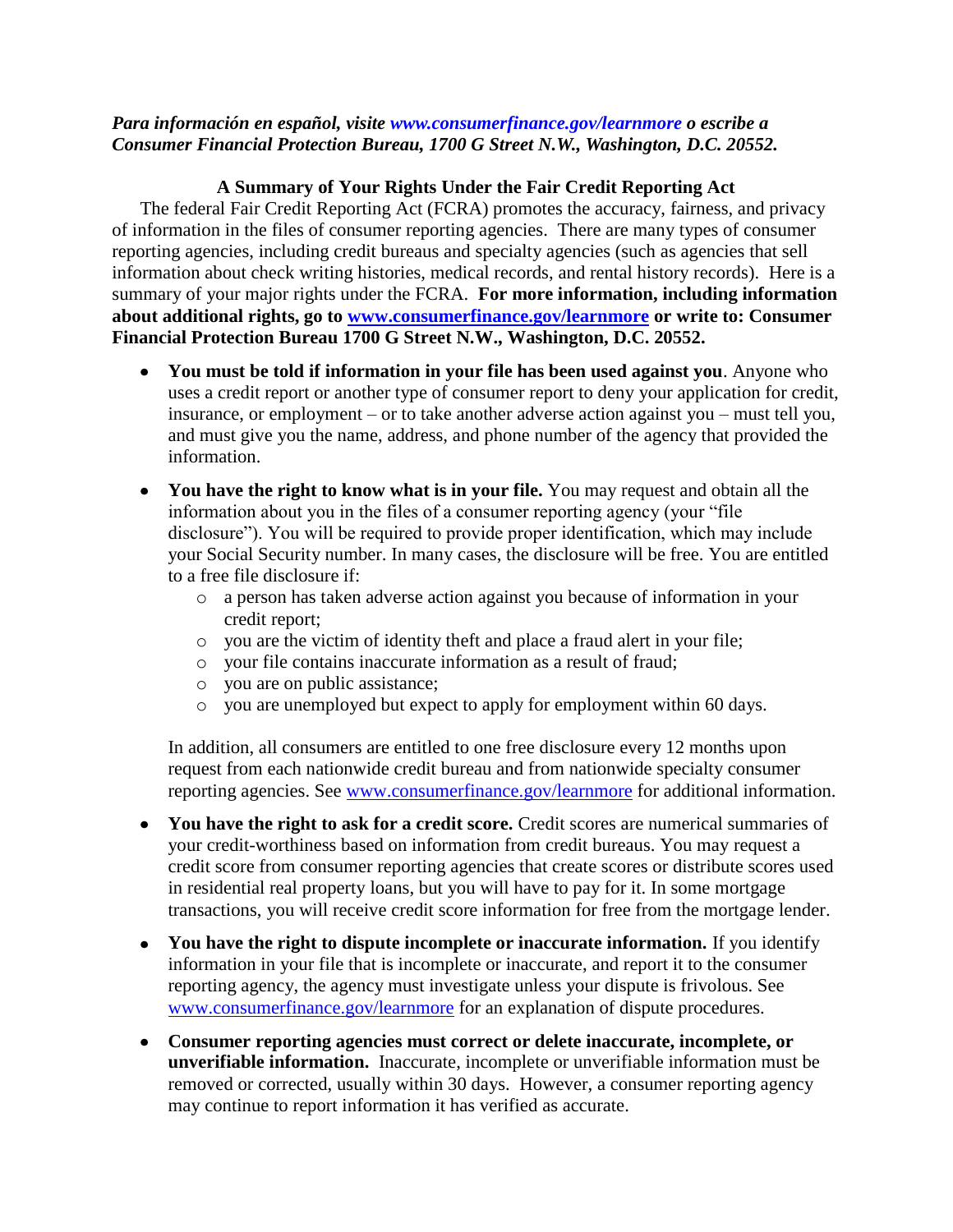- **Consumer reporting agencies may not report outdated negative information.** In most cases, a consumer reporting agency may not report negative information that is more than seven years old, or bankruptcies that are more than 10 years old.
- **Access to your file is limited.** A consumer reporting agency may provide information about you only to people with a valid need -- usually to consider an application with a creditor, insurer, employer, landlord, or other business. The FCRA specifies those with a valid need for access.
- **You must give your consent for reports to be provided to employers.** A consumer reporting agency may not give out information about you to your employer, or a potential employer, without your written consent given to the employer. Written consent generally is not required in the trucking industry. For more information, go to [www.consumerfinance.gov/learnmore.](http://www.consumerfinance.gov/learnmore)
- **You may limit "prescreened" offers of credit and insurance you get based on information in your credit report.** Unsolicited "prescreened" offers for credit and insurance must include a toll-free phone number you can call if you choose to remove your name and address from the lists these offers are based on. You may opt-out with the nationwide credit bureaus at 1-888-5-OPTOUT (1-888-567-8688).
- **You may seek damages from violators.** If a consumer reporting agency, or, in some cases, a user of consumer reports or a furnisher of information to a consumer reporting agency violates the FCRA, you may be able to sue in state or federal court.
- **Identity theft victims and active duty military personnel have additional rights.** For more information, visit [www.consumerfinance.gov/learnmore.](http://www.consumerfinance.gov/learnmore)